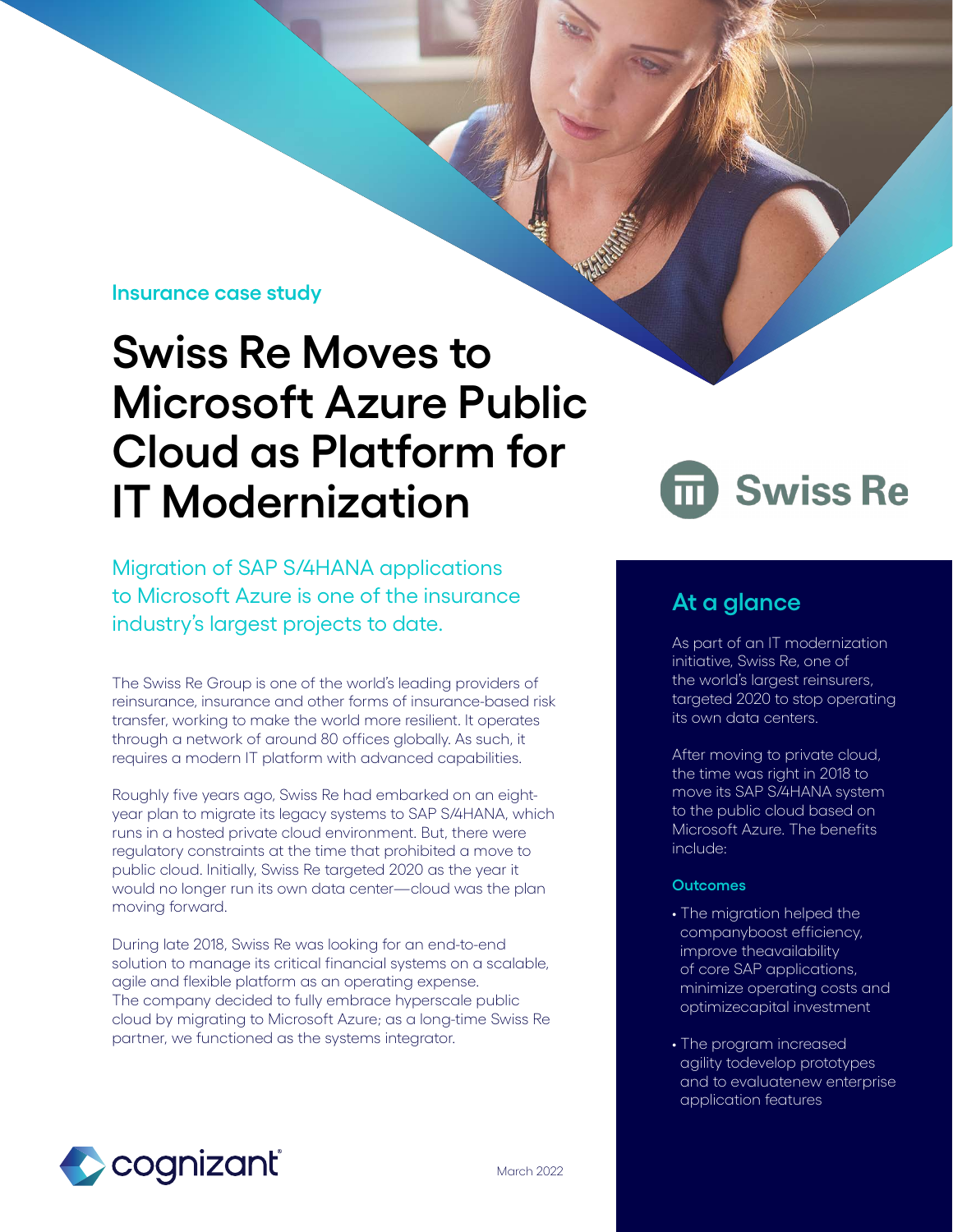The Swiss Re team's goals for the migration were to enable the company to realize higher levels of efficiency, improve the availability of core SAP applications through failover clustering, minimize operating costs and optimize capital investment with consumption-based IT infrastructure spend. The program was also expected to provide greater agility to develop prototypes, as well as evaluate and test new features in Swiss Re's enterprise applications.

Beginning in December 2018, our team migrated the distributed Swiss Re's SAP applications to Microsoft Azure with precise planning, modernizing the application platform with a high availability (HA) architecture based on SAP HANA, ensuring no disruptions to the existing application interfaces and no interruption to the business. The first phase of the project went live successfully in November 2019. During the course of the project, we built numerous automations on top of SAP S/4HANA, including:

One-click SAP disaster recovery. As part of the transition to the public cloud, we leveraged DevOps to create an industry-first one-click SAP disaster recovery (DR) solution, aimed at improving resiliency, reducing manual errors and speeding recovery time. The Swiss Re IT team can monitor the entire DR process from a central portal that was built for this solution. The solution simplified the execution of a DR plan and overcame manual complexities through end-to-end automation.

Wider automation of IT processes. Achieving a high degree of process automation was a priority throughout this engagement. IT operations need to deploy infrastructure in a consistent, repeatable, faster and more reliable manner. This can only be fully achieved with automation. So, 95 percent of the infrastructure build was automated. Altogether, 29 automation use cases were implemented, including scheduled start/stop, SAP Auto scaling, virtual machine (VM) hardening and patch automation and Azure monitoring.

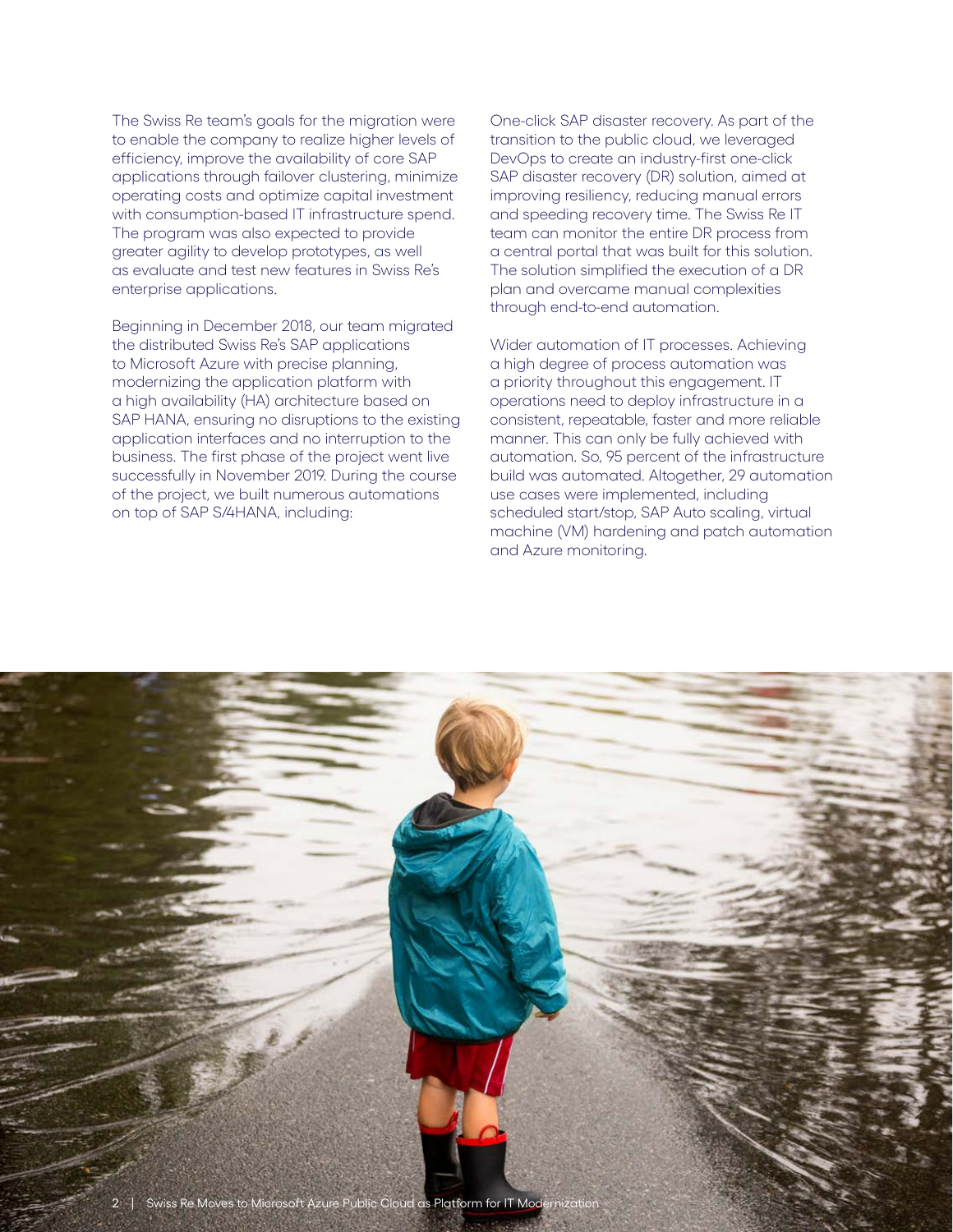**"**Cognizant has drawn on its expertise in SAP and cloud technologies to design, build and migrate our SAP applications to Microsoft Azure. Cognizant also deployed a one click disaster recovery solution for the migrated systems,which will improve resiliency of our financial applications, be more cost-efficient, provide greater choice, and increase self-service.**"**

Alexander Türk, IT Foundation Lead, Swiss Re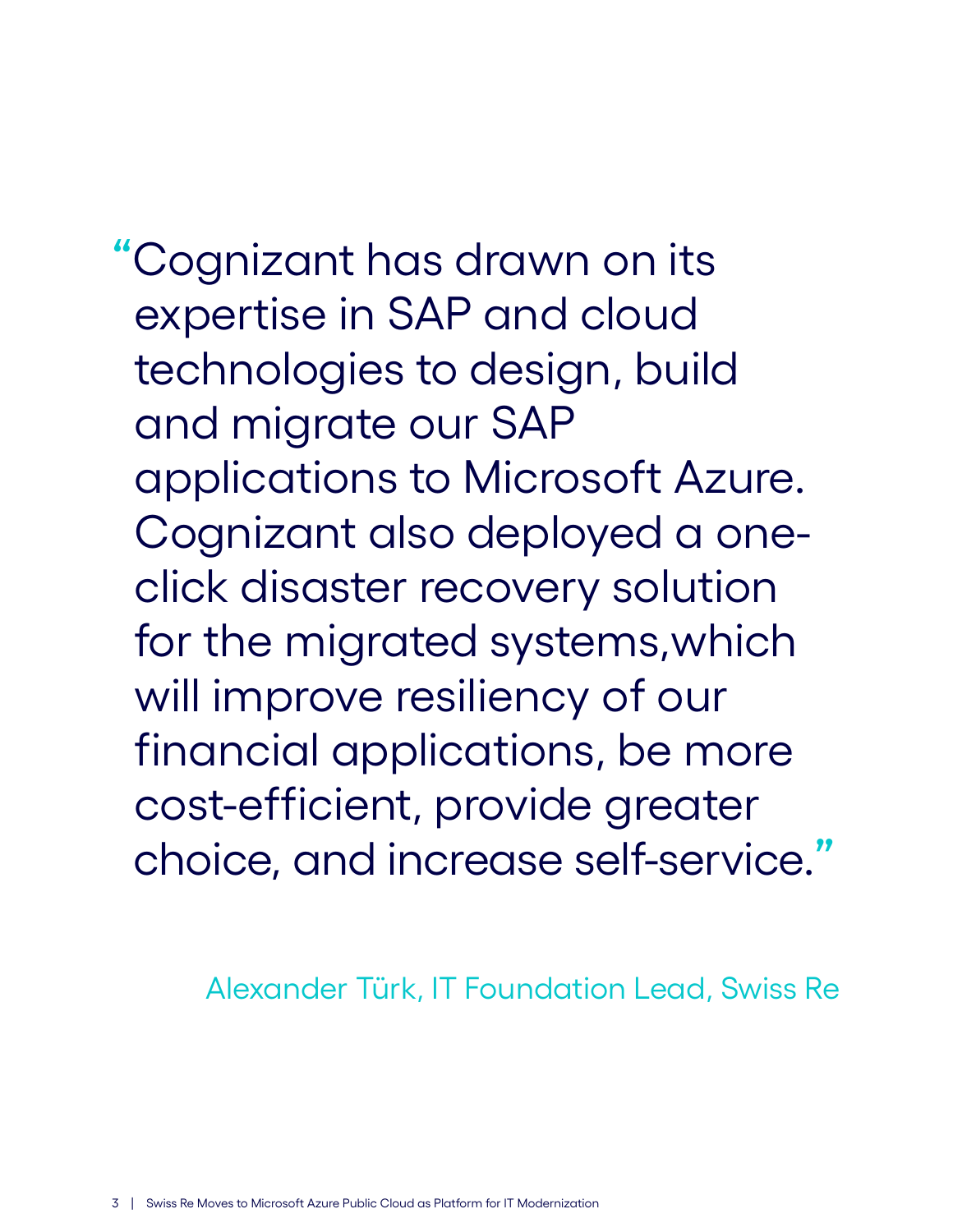Zero-impact transition of SAP applications with a high-availability architecture. One of the biggest technical challenges in the project was that existing SAP applications in private cloud were not built with high availability (HA), leading to reduced infrastructure resiliency and a greater number of application component failures. In addition, the existing application programming interfaces (APIs) were pointing to the individual application server of the SAP application rather than the load-balancing component. Implementing a standard high availability (HA) solution would have forced Swiss Re to spend significant effort in modifying the end-points of more than 300 undocumented interfaces.

We partnered with SUSE, a multinational, opensource and enterprise software developer, in designing a clustering architecture based on the company's SUSE Linux Enterprise HA Extensions. The redesigned architecture included SAP single point of failure (SPOF) components for central services and an end-queue replication server, as well as an efficiently sized application server within the same cluster. This ensured the external APIs continued to work without any modifications to the service end points after migration.

The SAP applications that were migrated under the project include SAP S/4HANA, SAP Fiori Front-End Server, SAP Process Orchestration and SAP BusinessObjects. The SAP applications were hosted on a private cloud and migrated to VMs in an efficiently designed and secured architecture on Microsoft Azure cloud.

The 11-month migration has entered a managed services phase in which we support the new environment. The total number of virtual servers migrated from a private cloud was 170, along with 35 SAP instances.

This modernized IT infrastructure and enterprise financial systems enabled Swiss Re to fulfill its long-term growth strategy. And the strength of Cognizant's partnership with Swiss Re, SUSE and Microsoft drove the project's results.

"Digital transformation technologies like SAP S/4HANA have great potential when operated on hyper-scale platforms like Microsoft Azure. Cognizant is a trusted technology partner and advisor, with strong credentials in designing managed platform-as-a-service (PaaS) for SAP on Microsoft Azure," says Alexander Türk, IT Foundation Lead, Swiss Re.

"Strengthened by strong partnerships with Microsoft, SUSE and SAP, Cognizant has drawn on its expertise in SAP and cloud technologies to design, build and migrate our SAP applications to Microsoft Azure. Cognizant also deployed a one-click disaster recovery solution for the migrated systems, which will improve resiliency of our financial applications, be more cost efficient and agile, provide greater choice, and increase self-service and transparency," adds Türk.